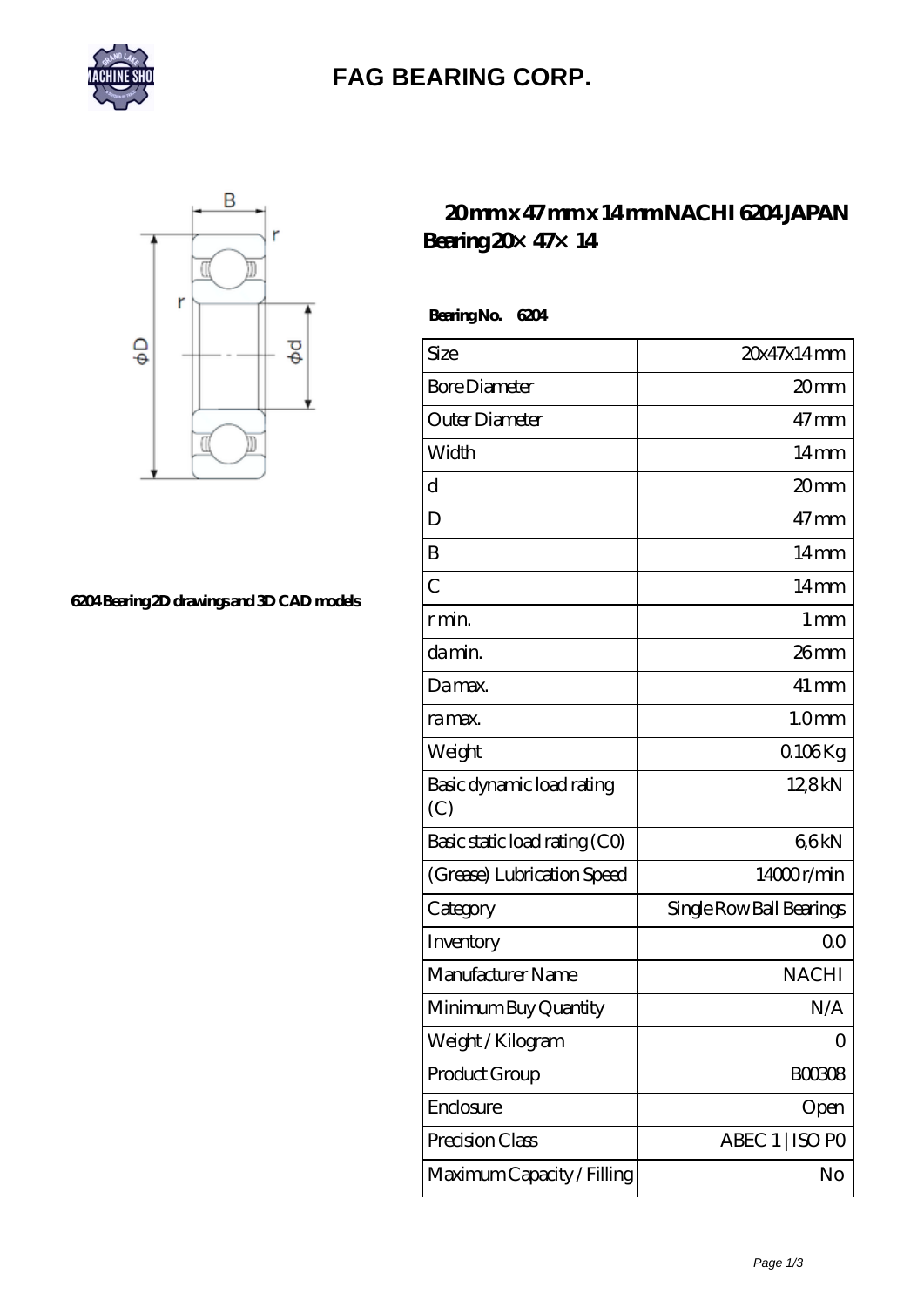

## **[FAG BEARING CORP.](https://mymed.cc)**

| Slot                      |                                                                                                                                                                                                                            |
|---------------------------|----------------------------------------------------------------------------------------------------------------------------------------------------------------------------------------------------------------------------|
| Rolling Element           | <b>Ball Bearing</b>                                                                                                                                                                                                        |
| Snap Ring                 | No                                                                                                                                                                                                                         |
| Internal Special Features | No                                                                                                                                                                                                                         |
| Cage Material             | Steel                                                                                                                                                                                                                      |
| Internal Clearance        | CO-Medium                                                                                                                                                                                                                  |
| Inch - Metric             | Metric                                                                                                                                                                                                                     |
| Long Description          | 20MM Bore: 47MM<br>Outside Diameter: 14MM<br>Outer Race Width; Open;<br>Ball Bearing, ABEC 1   ISO<br>PQ No Filling Slot; No Snap<br>Ring, No Internal Special<br>Features; CO-Medium<br>Internal Clearance; Steel<br>Cage |
| Other Features            | Deep Groove                                                                                                                                                                                                                |
| Category                  | Single Row Ball Bearing                                                                                                                                                                                                    |
| <b>UNSPSC</b>             | 31171504                                                                                                                                                                                                                   |
| Harmonized Tariff Code    | 8482105068                                                                                                                                                                                                                 |
| Noun                      | Bearing                                                                                                                                                                                                                    |
| Keyword String            | Ball                                                                                                                                                                                                                       |
| Manufacturer URL          | http://www.nachiamerica.c<br>om                                                                                                                                                                                            |
| Weight/LBS                | 0234                                                                                                                                                                                                                       |
| Outside Diameter          | 1.85Inch   47 Millimeter                                                                                                                                                                                                   |
| Inner Race Width          | OInch   OMillimeter                                                                                                                                                                                                        |
| Outer Race Width          | 0.551 Inch   14 Millimeter                                                                                                                                                                                                 |
| Bore                      | 0.787 Inch   20 Millimeter                                                                                                                                                                                                 |
| Bore Type                 | Cylindrical Bore                                                                                                                                                                                                           |
| Configuration             | Single Row                                                                                                                                                                                                                 |
| <b>Bore Size</b>          | 20 <sub>mm</sub>                                                                                                                                                                                                           |
| Width                     | 14 <sub>mm</sub>                                                                                                                                                                                                           |
| Fillet Radius/Chamfer     | $1 \,\mathrm{mm}$                                                                                                                                                                                                          |
| Dynamic Load Rating       | 12,800N                                                                                                                                                                                                                    |
|                           |                                                                                                                                                                                                                            |